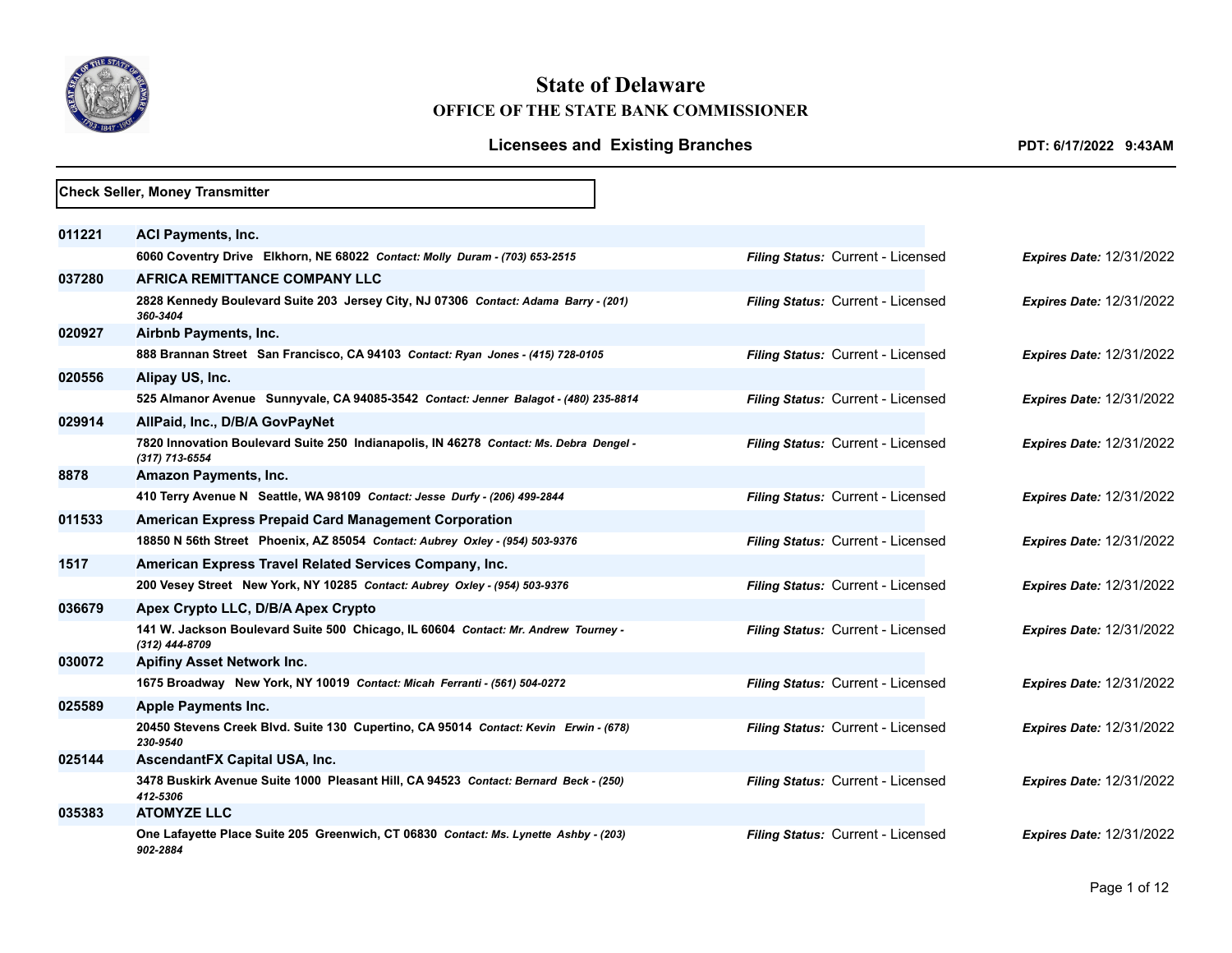|        | <b>Check Seller, Money Transmitter</b>                                                                    |                                          |                                 |  |  |
|--------|-----------------------------------------------------------------------------------------------------------|------------------------------------------|---------------------------------|--|--|
| 022942 | AvidXchange, Inc.                                                                                         |                                          |                                 |  |  |
|        | 1210 AvidXchange Lane Charlotte, NC 28206 Contact: Alfonso McMillian Jr. - (704)<br>808-7735              | Filing Status: Current - Licensed        | <b>Expires Date: 12/31/2022</b> |  |  |
| 028820 | <b>Bakkt Marketplace, LLC</b>                                                                             |                                          |                                 |  |  |
|        | 10000 Avalon Boulevard Suite 1000 Alpharetta, GA 30009 Contact: Mr. Marc C D'Annunzio -<br>(678) 534-5849 | Filing Status: Current - Licensed        | <b>Expires Date: 12/31/2022</b> |  |  |
| 030095 | <b>BAM Trading Services Inc., D/B/A Binance.US</b>                                                        |                                          |                                 |  |  |
|        | 611 Cowper Street Suite 400 Palo Alto, CA 94301 Contact: Norman Reed - (628) 200-0787                     | Filing Status: Current - Licensed        | <b>Expires Date: 12/31/2022</b> |  |  |
| 031515 | <b>BARRI MONEY SERVICES, LLC</b>                                                                          |                                          |                                 |  |  |
|        | 9800 Centre Parkway Suite 700 Houston, TX 77036 Contact: Mr. Jose Garcia - (713)<br>219-5770              | Filing Status: Current - Licensed        | Expires Date: 12/31/2022        |  |  |
| 021201 | <b>Bill.com, LLC</b>                                                                                      |                                          |                                 |  |  |
|        | 6220 America Center Drive Suite 100 San Jose, CA 95002 Contact: Corinne Byrd - (704)<br>858-1082          | Filing Status: Current - Licensed        | <b>Expires Date: 12/31/2022</b> |  |  |
| 032879 | BillGO MT, Inc.                                                                                           |                                          |                                 |  |  |
|        | 3003 E. Harmony Road 5th Floor Fort Collins, CO 80528 Contact: Jeff Eberling - (614)<br>406-0288          | Filing Status: Current - Licensed        | <b>Expires Date: 12/31/2022</b> |  |  |
| 023484 | bitFlyer USA, Inc.                                                                                        |                                          |                                 |  |  |
|        | 114 Sansom Street Unit 910 San Francisco, CA 94104 Contact: Zachary Figueroa - (888)<br>676-2035          | Filing Status: Current - Licensed        | <b>Expires Date: 12/31/2022</b> |  |  |
| 024118 | BitPay, Inc.                                                                                              |                                          |                                 |  |  |
|        | 8000 Avalon Boulevard Suite 300 Alpharetta, GA 30009 Contact: Eden Doniger - (678)<br>215-2006            | <b>Filing Status: Current - Licensed</b> | <b>Expires Date: 12/31/2022</b> |  |  |
| 031073 | <b>BitRail, LLC</b>                                                                                       |                                          |                                 |  |  |
|        | 800 Battery Ave SE Suite 3090 Atlanta, GA 30339 Contact: Pertti Kangas - (678) 773-0852                   | Filing Status: Current - Licensed        | <b>Expires Date: 12/31/2022</b> |  |  |
| 029924 | Bitstamp USA, Inc.                                                                                        |                                          |                                 |  |  |
|        | 27 Union Square West Suite 205 New York, NY 10003 Contact: Jason Tran - (516) 551-2350                    | Filing Status: Current - Licensed        | <b>Expires Date: 12/31/2022</b> |  |  |
| 027104 | Bittrex, Inc.                                                                                             |                                          |                                 |  |  |
|        | 701 Fifth Avenue Suite 4200 Seattle, WA 98104 Contact: James Waschak - (0.0) -                            | <b>Filing Status: Current - Licensed</b> | <b>Expires Date: 12/31/2022</b> |  |  |
| 011478 | <b>Blackhawk Network California, Inc.</b>                                                                 |                                          |                                 |  |  |
|        | 6220 Stoneridge Mall Road Pleasanton, CA 94588 Contact: Christiane Fernandes Sr. - (925)<br>819-8436      | Filing Status: Current - Licensed        | <b>Expires Date: 12/31/2022</b> |  |  |
| 012262 | Block, Inc.                                                                                               |                                          |                                 |  |  |
|        | 1455 Market Street Suite 600 San Francisco, CA 94103 Contact: Sunni Wallace - (415)<br>375-3176           | Filing Status: Current - Licensed        | Expires Date: 12/31/2022        |  |  |
| 033187 | Blockchain.com, Inc.                                                                                      |                                          |                                 |  |  |
|        | 1450 Brickell Avenue, Suite 2780 Suite 2780 Miami, FL 33131 Contact: Mr. Tim Lubans -<br>(646) 838-2714   | Filing Status: Current - Licensed        | <b>Expires Date: 12/31/2022</b> |  |  |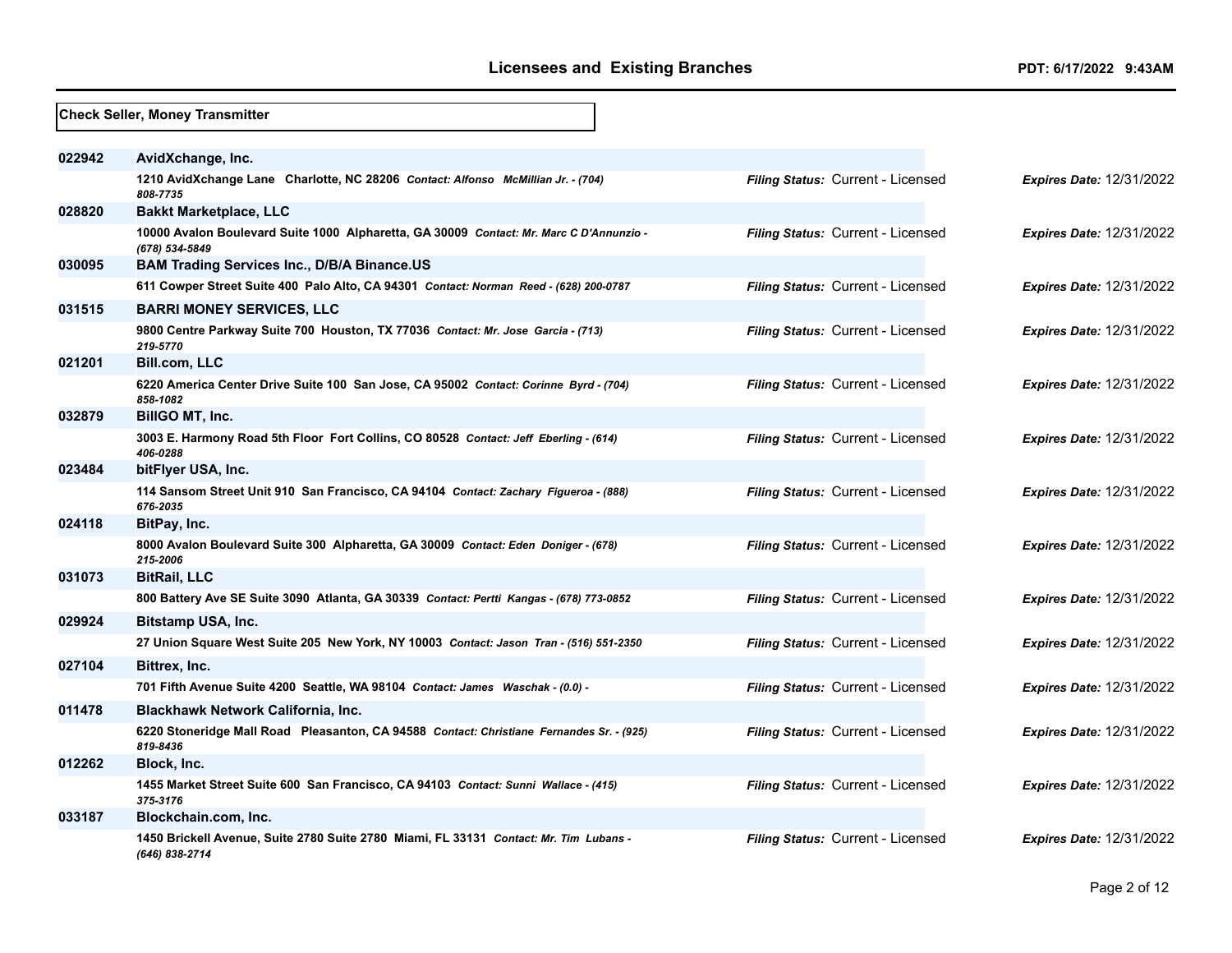|        | <b>Check Seller, Money Transmitter</b>                                                                              |                                   |                                 |
|--------|---------------------------------------------------------------------------------------------------------------------|-----------------------------------|---------------------------------|
| 8418   | <b>CambioReal Incorporated</b>                                                                                      |                                   |                                 |
|        | 15 Prestbury Square 3rd Floor, Suite 3 Newark, DE 19713 Contact: Cleverson Cassel -<br>(516) 537-3454               | Filing Status: Current - Licensed | <b>Expires Date: 12/31/2022</b> |
| 011860 | <b>CAMBRIDGE MERCANTILE CORP. (U.S.A.)</b>                                                                          |                                   |                                 |
|        | 1350 Broadway Suite 810 New York, NY 10018 Contact: - (800) 374-8007                                                | Filing Status: Current - Licensed | <b>Expires Date: 12/31/2022</b> |
| 027793 | <b>CEX.IO CORP.</b>                                                                                                 |                                   |                                 |
|        | 900 E Diehl Road Suite 110 Naperville, IL 60563 Contact: Jaanae Wilkes - (404) 587-0281                             | Filing Status: Current - Licensed | <b>Expires Date: 12/31/2022</b> |
| 5347   | <b>CheckFreePay Corporation</b>                                                                                     |                                   |                                 |
|        | 2900 Westside Parkway Alpharetta, GA 30004 Contact: Fernanda Medina - (678) 231-5088                                | Filing Status: Current - Licensed | <b>Expires Date: 12/31/2022</b> |
| 019452 | Chime Inc., D/B/A Sendwave                                                                                          |                                   |                                 |
|        | 100 Hano Street Suite 9 Boston, MA 02134 Contact: William Fogel - (413) 281-6756                                    | Filing Status: Current - Licensed | <b>Expires Date: 12/31/2022</b> |
| 012806 | <b>Choice Money Transfer, Inc.</b>                                                                                  |                                   |                                 |
|        | 560 Sylvan Avenue Englewood Cliffs, NJ 07632 Contact: Mr. Roman Vaccari - (212)<br>268-9290                         | Filing Status: Current - Licensed | <b>Expires Date: 12/31/2022</b> |
| 019238 | <b>Circle Internet Financial, LLC</b>                                                                               |                                   |                                 |
|        | 99 High Street Suite 1701 Boston, MA 02110 Contact: Mandeep Walia - (857) 263-3784                                  | Filing Status: Current - Licensed | <b>Expires Date: 12/31/2022</b> |
| 019214 | Coinbase, Inc.                                                                                                      |                                   |                                 |
|        | 430 California Street San Francisco, CA 94104-1301 Contact: Carter McPherson-Evans -<br>(480) 466-2052              | Filing Status: Current - Licensed | <b>Expires Date: 12/31/2022</b> |
| 027874 | <b>CoinList Markets LLC</b>                                                                                         |                                   |                                 |
|        | 900 Kearny Street Suite 500 San Francisco, CA 94133 Contact: Chistopher Le - (415)<br>407-5648                      | Filing Status: Current - Licensed | <b>Expires Date: 12/31/2022</b> |
| 031478 | Coinme Inc.                                                                                                         |                                   |                                 |
|        | 3120 139th Avenue SE Suite 05-117 Bellevue, WA 98005-4075 Contact: Connie Fenchel -<br>(800) 944-3405               | Filing Status: Current - Licensed | <b>Expires Date: 12/31/2022</b> |
| 012960 | CoinX, Inc.                                                                                                         |                                   |                                 |
|        | 3300 N. Ashton Boulevard Suite 200 Lehi, UT 84043 Contact: Lori Kirkham - (801) 300-2889                            | Filing Status: Current - Licensed | <b>Expires Date: 12/31/2022</b> |
| 026835 | CoinZoom, Inc.                                                                                                      |                                   |                                 |
|        | 4640 S. Holladay Village Plaza, Suite 206 Salt Lake City, UT 84117 Contact: Mr. Todd B<br>Crosland - (385) 887-8496 | Filing Status: Current - Licensed | <b>Expires Date: 12/31/2022</b> |
| 012673 | Comdata TN, Inc.                                                                                                    |                                   |                                 |
|        | 5301 Maryland Way Brentwood, TN 37027 Contact: Sharlean Graybill - (615) 370-7138                                   | Filing Status: Current - Licensed | Expires Date: 12/31/2022        |
| 023439 | Conotoxia, Inc.                                                                                                     |                                   |                                 |
|        | 401 North Michigan Avenue Suite 1810 Chicago, IL 60611 Contact: Win Truong - (312)<br>579-0682                      | Filing Status: Current - Licensed | <b>Expires Date: 12/31/2022</b> |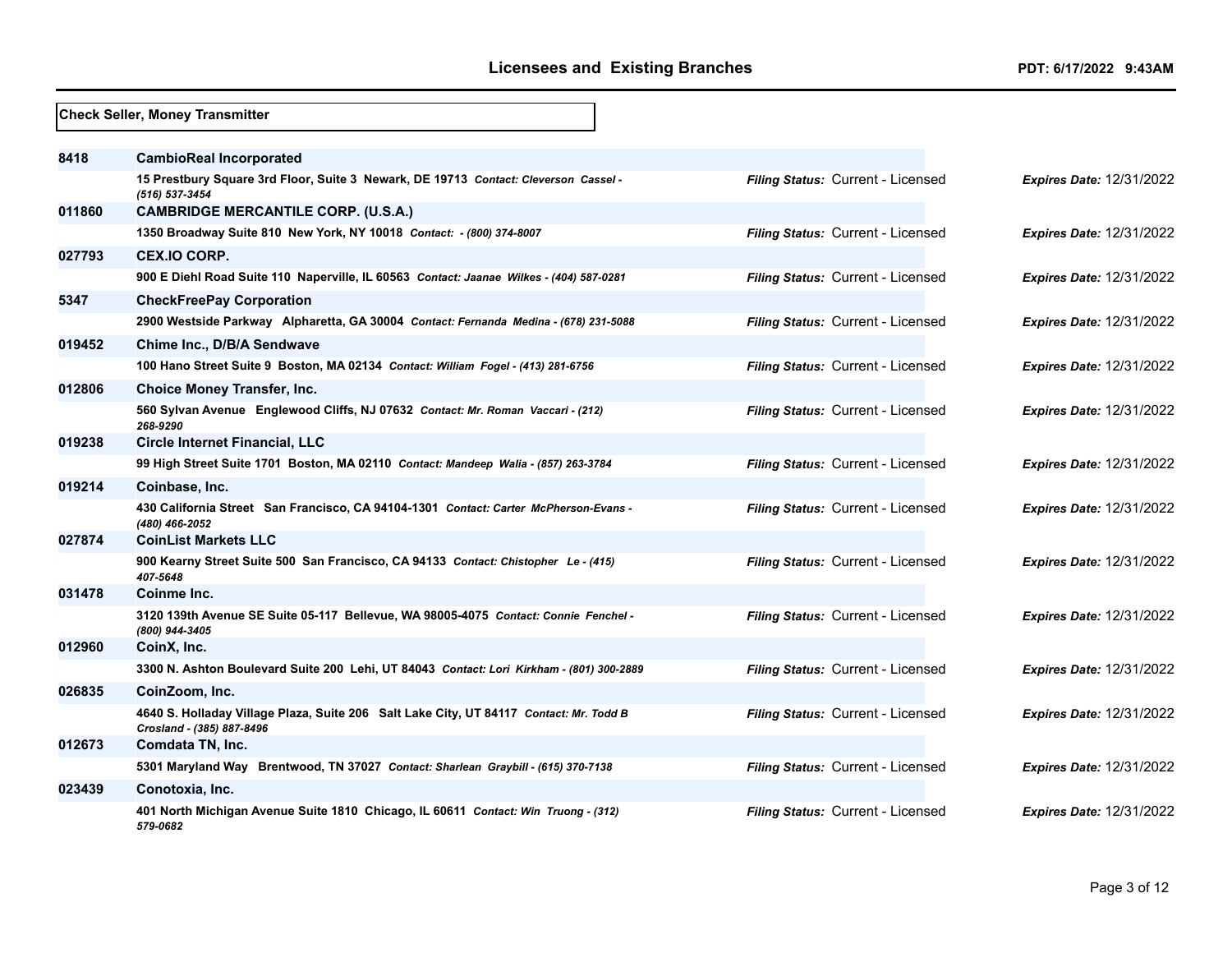- r

|        | <b>Check Seller, Money Transmitter</b>                                                                             |                                   |                                 |  |  |
|--------|--------------------------------------------------------------------------------------------------------------------|-----------------------------------|---------------------------------|--|--|
| 4839   | Continental Exchange Solutions, Inc., D/B/A AFEX Money Express, D/B/A HiFX, D/B/A RIA Financial<br><b>Services</b> |                                   |                                 |  |  |
|        | 7001 Village Drive Suite 200 Buena Park, CA 90621 Contact: Shawn D Fielder - (562)<br>345-1849                     | Filing Status: Current - Licensed | <b>Expires Date: 12/31/2022</b> |  |  |
| 021670 | <b>Creative Solutions Software Corp.</b>                                                                           |                                   |                                 |  |  |
|        | 6300 Interfirst Ann Arbor, MI 48108 Contact: James Paille - (734) 757-2750                                         | Filing Status: Current - Licensed | <b>Expires Date: 12/31/2022</b> |  |  |
| 030079 | <b>CSG Forte Payments, Inc., D/B/A CSG Forte</b>                                                                   |                                   |                                 |  |  |
|        | 500 W Bethany Drive Suite 200 Allen, TX 75013 Contact: Mena Enaohwo - (469) 393-6513                               | Filing Status: Current - Licensed | <b>Expires Date: 12/31/2022</b> |  |  |
| 026540 | DFS GSD Corp.                                                                                                      |                                   |                                 |  |  |
|        | 2402 West Beardsley Road Phoenix, AZ 85027 Contact: William P Sims - (224) 405-3201                                | Filing Status: Current - Licensed | <b>Expires Date: 12/31/2022</b> |  |  |
| 019591 | DOLEX DOLLAR EXPRESS, INC.                                                                                         |                                   |                                 |  |  |
|        | 701 Highlander Boulevard Suite 300 Arlington, TX 76015 Contact: Laybaa Hernandez -<br>(678) 407-7024               | Filing Status: Current - Licensed | <b>Expires Date: 12/31/2022</b> |  |  |
| 027591 | eBay Commerce Inc.                                                                                                 |                                   |                                 |  |  |
|        | 2065 Hamilton Avenue San Jose, CA 95125 Contact: Patti Reyna - (614) 537-5537                                      | Filing Status: Current - Licensed | <b>Expires Date: 12/31/2022</b> |  |  |
| 027625 | <b>EMOOLA INC.</b>                                                                                                 |                                   |                                 |  |  |
|        | 1700 Lincoln Street 17th Floor Denver, CO 80203 Contact: Zhian Chen - (612) 865-3118                               | Filing Status: Current - Licensed | <b>Expires Date: 12/31/2022</b> |  |  |
| 7436   | Envios de Valores La Nacional Corp.                                                                                |                                   |                                 |  |  |
|        | 7901 South Park Plaza Drive Suite 216 Littleton, CO 80120 Contact: Luis E Velez - (303)<br>209-2377                | Filing Status: Current - Licensed | <b>Expires Date: 12/31/2022</b> |  |  |
| 029917 | <b>Eris Clearing, LLC</b>                                                                                          |                                   |                                 |  |  |
|        | 111 S. Wacker Drive Suite 4730 Chicago, IL 60606 Contact: Laurian Cristea - (646) 961-4487                         | Filing Status: Current - Licensed | <b>Expires Date: 12/31/2022</b> |  |  |
| 012237 | Ethos Group Payment Services, Inc.                                                                                 |                                   |                                 |  |  |
|        | 370 Las Colinas Blvd W. Suite 108 Irving, TX 75039 Contact: Jeffrey S Hunter - (214)<br>550-4765                   | Filing Status: Current - Licensed | <b>Expires Date: 12/31/2022</b> |  |  |
| 034700 | eToro USA LLC, D/B/A eToro                                                                                         |                                   |                                 |  |  |
|        | 221 River Street 9th Floor Hoboken, NJ 07030 Contact: Ms. Brandi Reynolds - (201)<br>479-0267                      | Filing Status: Current - Licensed | <b>Expires Date: 12/31/2022</b> |  |  |
| 011275 | Everi Payments Inc.                                                                                                |                                   |                                 |  |  |
|        | 7250 S. Tenaya Way, Suite 100 Las Vegas, NV 89113 Contact: Denise Spada - (702)<br>855-3089                        | Filing Status: Current - Licensed | Expires Date: 12/31/2022        |  |  |
| 031235 | <b>Expensify Payments LLC</b>                                                                                      |                                   |                                 |  |  |
|        | 401 SW 5th Avenue Portland, OR 97204 Contact: Mr. Cole Eason - (816) 260-6022                                      | Filing Status: Current - Licensed | Expires Date: 12/31/2022        |  |  |
| 011848 | <b>Facebook Payments Inc.</b>                                                                                      |                                   |                                 |  |  |
|        | 1601 Willow Road Menlo Park, CA 94025 Contact: Frank Lawrence - (650) 690-3338                                     | Filing Status: Current - Licensed | <b>Expires Date: 12/31/2022</b> |  |  |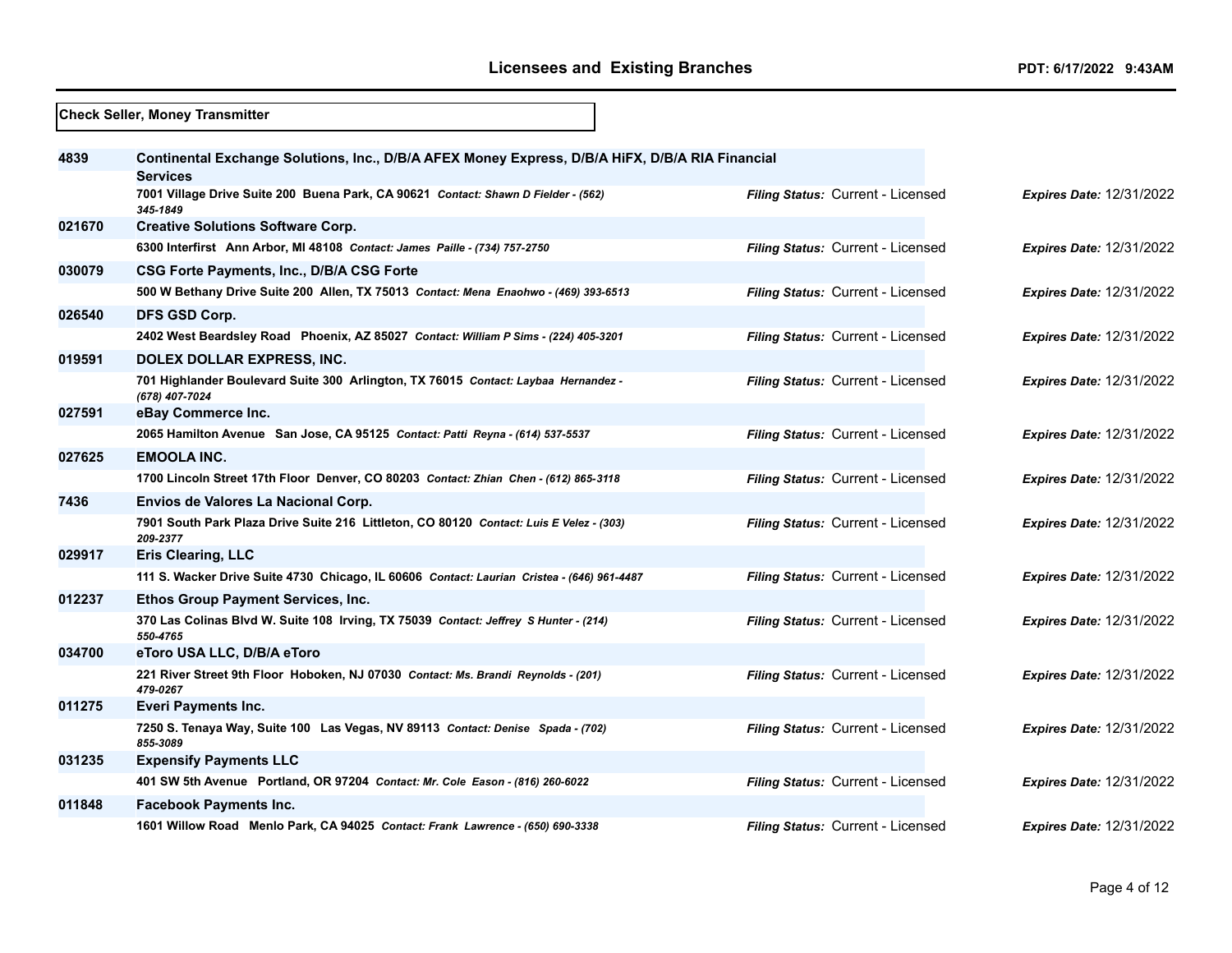|        | <b>Check Seller, Money Transmitter</b>                                                                                            |                                          |                                 |
|--------|-----------------------------------------------------------------------------------------------------------------------------------|------------------------------------------|---------------------------------|
| 033266 | <b>Figure Payments Corporation</b>                                                                                                |                                          |                                 |
|        | 650 California Street Suite 2700 San Francisco, CA 94108 Contact: Ms. Sarah Klein - (628)<br>210-6936                             | Filing Status: Current - Licensed        | <b>Expires Date: 12/31/2022</b> |
| 019418 | Finxera, Inc.                                                                                                                     |                                          |                                 |
|        | 55 South Market Street Suite 1220 San Jose, CA 95113 Contact: John Lawrence - (650)<br>294-4436                                   | Filing Status: Current - Licensed        | <b>Expires Date: 12/31/2022</b> |
| 035628 | <b>Fireblocks LLC</b>                                                                                                             |                                          |                                 |
|        | 221 River Street 9th Floor Hoboken, NJ 07030 Contact: Mr. Jason Allegrante - (201) 739-6077                                       | Filing Status: Current - Licensed        | <b>Expires Date: 12/31/2022</b> |
| 035979 | Flexa Network Inc.                                                                                                                |                                          |                                 |
|        | 27 E 28th Street New York, NY 10016 Contact: Mr. Daniel McCabe - (312) 925-3037                                                   | Filing Status: Current - Licensed        | <b>Expires Date: 12/31/2022</b> |
| 027375 | <b>Flywire Global Corp.</b>                                                                                                       |                                          |                                 |
|        | 141 Tremont St, 10th floor Boston, MA 02111 Contact: Jamie Prudhomme - (617) 340-2254                                             | <b>Filing Status: Current - Licensed</b> | <b>Expires Date: 12/31/2022</b> |
| 033894 | Foris DAX, Inc.                                                                                                                   |                                          |                                 |
|        | 1111 Brickell Avenue, Suite 2725 Sabadell Financial Center Building Miami, FL 33131<br>Contact: Jaylene Alavardo - (904) 394-2618 | Filing Status: Current - Licensed        | <b>Expires Date: 12/31/2022</b> |
| 024051 | Gemini Trust Company, LLC, D/B/A Gemini Exchange, LLC                                                                             |                                          |                                 |
|        | 315 Park Avenue South 18th Floor New York, NY 10010 Contact: Elena Hughes - (201)<br>921-6354                                     | <b>Filing Status: Current - Licensed</b> | <b>Expires Date: 12/31/2022</b> |
| 5683   | Girosol Corp.                                                                                                                     |                                          |                                 |
|        | 16666 NE 19 Avenue Suite 102 North Miami Beach, FL 33162 Contact: Jose J Giraldo -<br>(305) 944-1424                              | Filing Status: Current - Licensed        | <b>Expires Date: 12/31/2022</b> |
| 019826 | Golden Money Transfer, Inc.                                                                                                       |                                          |                                 |
|        | 739 4th Avenue Suite 204 San Diego, CA 92101 Contact: Ahmad Mesdaq - (619) 702-5600                                               | Filing Status: Current - Licensed        | Expires Date: 12/31/2022        |
| 010868 | <b>Google Payment Corp.</b>                                                                                                       |                                          |                                 |
|        | 1600 Amphitheatre Parkway Mountain View, CA 94043 Contact: Dhaval Gandhi - (855)<br>454-2057                                      | Filing Status: Current - Licensed        | <b>Expires Date: 12/31/2022</b> |
| 030512 | Gusto, Inc.                                                                                                                       |                                          |                                 |
|        | 525 20th Street San Francisco, CA 94107 Contact: Chelsea Turner - (408) 499-3424                                                  | Filing Status: Current - Licensed        | Expires Date: 12/31/2022        |
| 012504 | <b>IDT Payment Services, Inc.</b>                                                                                                 |                                          |                                 |
|        | 520 Broad Street Newark, NJ 07102                                                                                                 | Filing Status: Current - Licensed        | <b>Expires Date: 12/31/2022</b> |
| 7828   | Incomm Financial Services, Inc.                                                                                                   |                                          |                                 |
|        | 2525 Williams Road Columbus, GA 31909 Contact: Ronald B Rolling - (678) 921-5342                                                  | Filing Status: Current - Licensed        | Expires Date: 12/31/2022        |
| 2204   | <b>Integrated Payment Systems Inc.</b>                                                                                            |                                          |                                 |
|        | 2900 Westside Parkway Alpharetta, GA 30004 Contact: Fernanda Medina - (470) 751-0981                                              | Filing Status: Current - Licensed        | Expires Date: 12/31/2022        |
| 012273 | Intercambio Express, Inc.                                                                                                         |                                          |                                 |
|        | 426 N. Main St. Elkhart, IN 46516 Contact: Claudia Maldonado - (888) 534-8441                                                     | Filing Status: Current - Licensed        | <b>Expires Date: 12/31/2022</b> |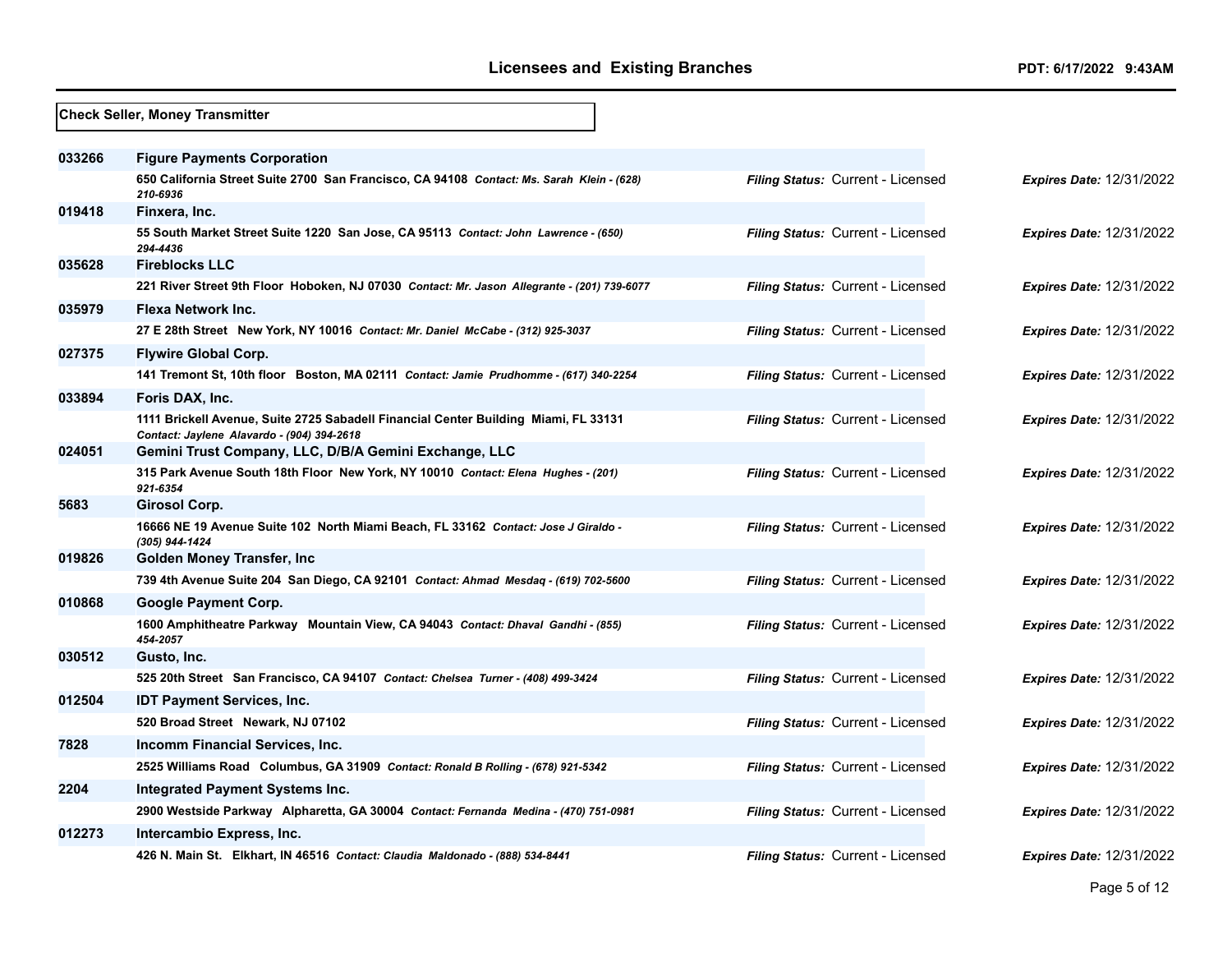|        | <b>Check Seller, Money Transmitter</b>                                                                     |                                          |                                 |
|--------|------------------------------------------------------------------------------------------------------------|------------------------------------------|---------------------------------|
| 6574   | Intermex Wire Transfer, LLC                                                                                |                                          |                                 |
|        | 9480 S Dixie Hwy Miami, FL 33156 Contact: Ernesto Luciano - (305) 671-8000                                 | Filing Status: Current - Licensed        | <b>Expires Date: 12/31/2022</b> |
| 025180 | Internet Escrow Services, Inc., D/B/A Escrow.com                                                           |                                          |                                 |
|        | Suite 650 180 Montgomery Street San Francisco, CA 94104                                                    | Filing Status: Current - Licensed        | <b>Expires Date: 12/31/2022</b> |
| 013005 | Intuit Payments Inc.                                                                                       |                                          |                                 |
|        | 2700 Coast Avenue Mountain View, CA 94043 Contact: Ryan Pool - (858) 215-7082                              | <b>Filing Status: Current - Licensed</b> | <b>Expires Date: 12/31/2022</b> |
| 033976 | <b>INX Digital, Inc.</b>                                                                                   |                                          |                                 |
|        | 9711 Washingtonian Boulevard Suite 550 Gaithersburg, MD 20878                                              | Filing Status: Current - Licensed        | <b>Expires Date: 12/31/2022</b> |
| 019899 | JHA Money Center, Inc.                                                                                     |                                          |                                 |
|        | 1025 Central Expressway South Allen, TX 75013 Contact: Elizabeth K. Miller - (469) 656-0671                | Filing Status: Current - Licensed        | <b>Expires Date: 12/31/2022</b> |
| 012102 | <b>JPay LLC</b>                                                                                            |                                          |                                 |
|        | 3450 Lakeside Drive Suite 100 Miramar, FL 33027 Contact: Shari Katz - (917) 459-6320                       | Filing Status: Current - Licensed        | <b>Expires Date: 12/31/2022</b> |
| 012223 | Keefe Commissary Network, L.L.C.                                                                           |                                          |                                 |
|        | 10880 Lin Page Place Saint Louis, MO 63132 Contact: Alex Lee - (0.0) -                                     | Filing Status: Current - Licensed        | <b>Expires Date: 12/31/2022</b> |
| 022991 | Klarna Inc.                                                                                                |                                          |                                 |
|        | 629 N. High Street, Suite 300 Columbus, OH 43215-2363 Contact: Meghan Jones - (614)<br>966-3256            | Filing Status: Current - Licensed        | <b>Expires Date: 12/31/2022</b> |
| 030117 | LL Pay U.S., LLC                                                                                           |                                          |                                 |
|        | 335 Madison Avenue Suite 5F1 New York, NY 10017 Contact: Mr. Steven Teixeira - (516)<br>690-3177           | Filing Status: Current - Licensed        | <b>Expires Date: 12/31/2022</b> |
| 034936 | Luno US, Inc., D/B/A Luno                                                                                  |                                          |                                 |
|        | 262 Harbor Drive 1st Floor Stamford, CT 06902-7438                                                         | Filing Status: Current - Licensed        | Expires Date: 12/31/2022        |
| 8931   | <b>Mastercard Transaction Services (US) LLC</b>                                                            |                                          |                                 |
|        | 44 Wall Street Suite 800, 8th Floor New York, NY 10005-2401 Contact: Femelyn Dela Cruz -<br>(212) 382-2828 | Filing Status: Current - Licensed        | <b>Expires Date: 12/31/2022</b> |
| 022644 | Maxitransfers LLC, D/B/A Maxi Money Services, D/B/A Maxi-MS                                                |                                          |                                 |
|        | 222 W Las Colinas Blvd Suite 2000 N Tower Irving, TX 75039 Contact: Laura G Estrada -<br>(469) 513-1700    | Filing Status: Current - Licensed        | <b>Expires Date: 12/31/2022</b> |
| 1723   | <b>MEMO Financial Services, Inc.</b>                                                                       |                                          |                                 |
|        | 1029 Mumma Road Wormleysburg, PA 17043 Contact: Tanya Lynette Butler - (717) 760-5902                      | Filing Status: Current - Licensed        | <b>Expires Date: 12/31/2022</b> |
| 022912 | Mercari, Inc.                                                                                              |                                          |                                 |
|        | 1530 Page Mill Rd, Suite 100 Palo Alto, CA 94304-1140 Contact: Lisa Lechner - (800)<br>280-4904            | Filing Status: Current - Licensed        | <b>Expires Date: 12/31/2022</b> |
| 035775 | Mezu (NA), Inc., D/B/A Alviere                                                                             |                                          |                                 |
|        | 101 Avenue of the Americas 9th Floor New York, NY 10013 Contact: Evelyn Maldonado -<br>(303) 507-7899      | <b>Filing Status: Current - Licensed</b> | <b>Expires Date: 12/31/2022</b> |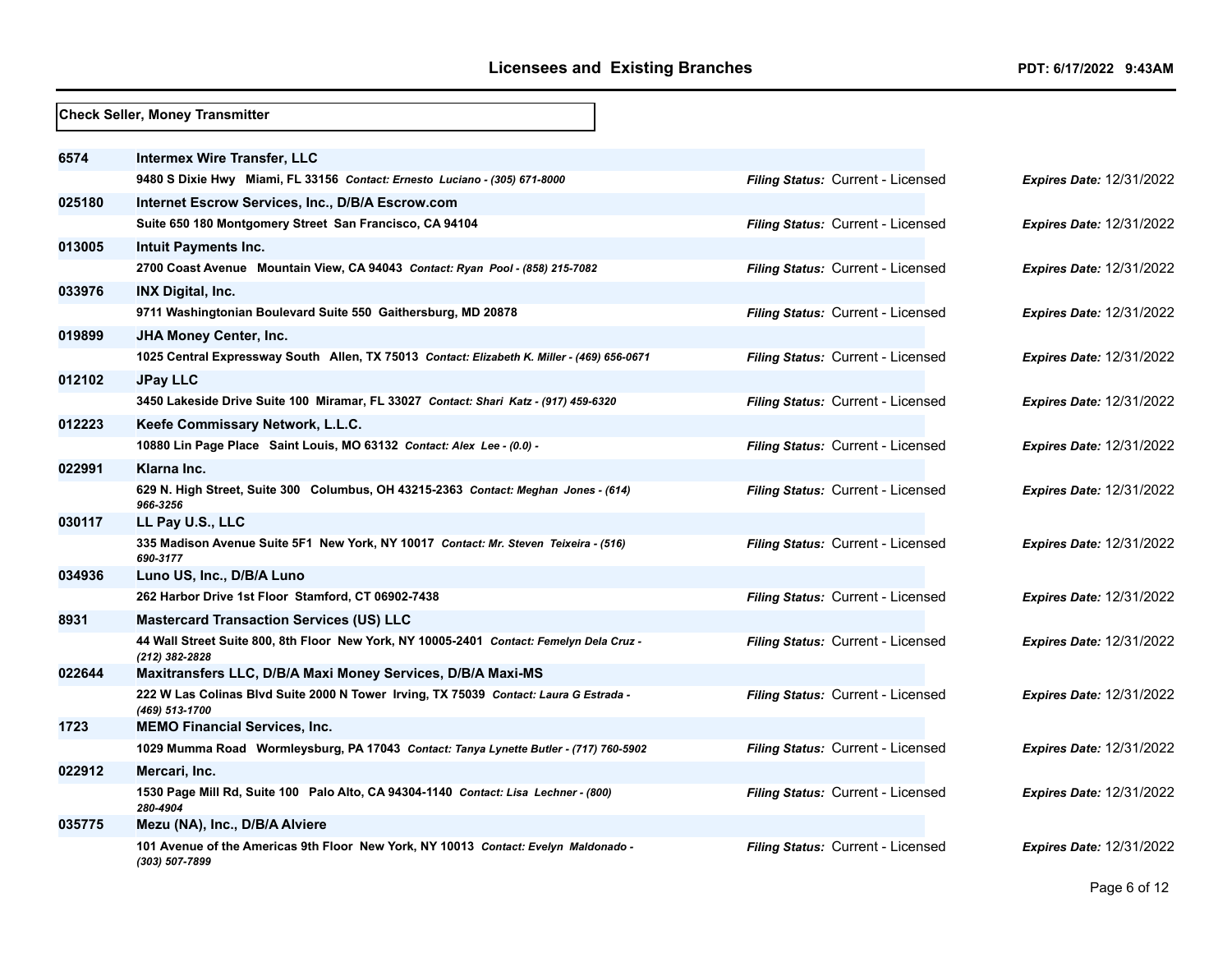|        | Check Seller, Money Transmitter                                                                                                           |                                          |                                 |
|--------|-------------------------------------------------------------------------------------------------------------------------------------------|------------------------------------------|---------------------------------|
| 011703 | Monex Inc., D/B/A Monex USA                                                                                                               |                                          |                                 |
|        | 1201 New York Avenue NW Suite 300 Washington, DC 20005 Contact: Michael Lindemann<br>- (202) 787-3417                                     | Filing Status: Current - Licensed        | <b>Expires Date: 12/31/2022</b> |
| 024799 | Moneycorp US Inc., D/B/A Moneycorp                                                                                                        |                                          |                                 |
|        | 1 Park Row Suite 403 Providence, RI 02903 Contact: Ms. Jamie Coss - (212) 822-9954                                                        | Filing Status: Current - Licensed        | <b>Expires Date: 12/31/2022</b> |
| 2533   | MoneyGram Payment Systems, Inc.                                                                                                           |                                          |                                 |
|        | 1550 Utica Avenue South Suite 100 Minneapolis, MN 55416 Contact: Ms. Misty Reeder -<br>(214) 705-8612                                     | Filing Status: Current - Licensed        | <b>Expires Date: 12/31/2022</b> |
| 035978 | <b>Moneymie Inc</b>                                                                                                                       |                                          |                                 |
|        | 2025 Guadalupe Street Suite 260 Austin, TX 78705 Contact: Banji Babalola - (512) 766-6395                                                 | Filing Status: Current - Licensed        | <b>Expires Date: 12/31/2022</b> |
| 033867 | <b>MoonPay USA LLC</b>                                                                                                                    |                                          |                                 |
|        | 801 Brickell Avenue 8th Floor Miami, FL 33131 Contact: Theodora Vardis - (917) 861-1567                                                   | Filing Status: Current - Licensed        | <b>Expires Date: 12/31/2022</b> |
| 024605 | <b>MSB USA Inc</b>                                                                                                                        |                                          |                                 |
|        | 500 North Central Expressway Suite 500 Plano, TX 75074 Contact: Rachel Montdragon -<br>(214) 491-8177                                     | Filing Status: Current - Licensed        | <b>Expires Date: 12/31/2022</b> |
| 012036 | <b>NetSpend Corporation</b>                                                                                                               |                                          |                                 |
|        | 10900-A Stonelake Boulevard Suite 200 Austin, TX 78759 Contact: Lucy Gonzales - (512)<br>874-7712                                         | Filing Status: Current - Licensed        | <b>Expires Date: 12/31/2022</b> |
| 029915 | <b>NIC Services, LLC</b>                                                                                                                  |                                          |                                 |
|        | 25501 W Valley Parkway Suite 300 Olathe, KS 66061 Contact: Mr. Mark Satterfield - (0.0) -                                                 | Filing Status: Current - Licensed        | <b>Expires Date: 12/31/2022</b> |
| 019964 | <b>Nuvei US LLC</b>                                                                                                                       |                                          |                                 |
|        | 1375 N Scottsdale Road Suite 1500 Scottsdale, AZ 85257 Contact: Stan Chopov - (678)<br>460-5407                                           | Filing Status: Current - Licensed        | <b>Expires Date: 12/31/2022</b> |
| 031624 | <b>NYDIG Execution LLC</b>                                                                                                                |                                          |                                 |
|        | 510 Madison Avenue 21st Floor New York, NY 10022                                                                                          | Filing Status: Current - Licensed        | <b>Expires Date: 12/31/2022</b> |
|        | <b>Branches / Locations:</b>                                                                                                              |                                          |                                 |
|        | License #<br>Address<br>033144<br>6601 Winchester Avenue<br>Kansas City, MS 64133                                                         | <b>Filing Status: Current - Licensed</b> | <b>Expires Date: 12/31/2021</b> |
|        | 1 Additional Locations Listed for File # 031624                                                                                           |                                          |                                 |
| 030441 | <b>OKCoin USA Inc.</b>                                                                                                                    |                                          |                                 |
|        | 150 Spear Street Suite 1700 San Francisco, CA 94105 Contact: Deborah Djeu - (415)<br>911-2033                                             | Filing Status: Current - Licensed        | <b>Expires Date: 12/31/2022</b> |
| 029922 | Omnex Group, Inc., D/B/A FLEXIENVIOS BHD LEON, D/B/A Giromex, D/B/A Le Goi Tien Le, D/B/A<br><b>Sharemoney, D/B/A Uno Money Transfers</b> |                                          |                                 |
|        | 580 Sylvan Ave Englewood Cliffs, NJ 07632 Contact: Parkins T Burger - (201) 308-6042                                                      | <b>Filing Status: Current - Licensed</b> | <b>Expires Date: 12/31/2022</b> |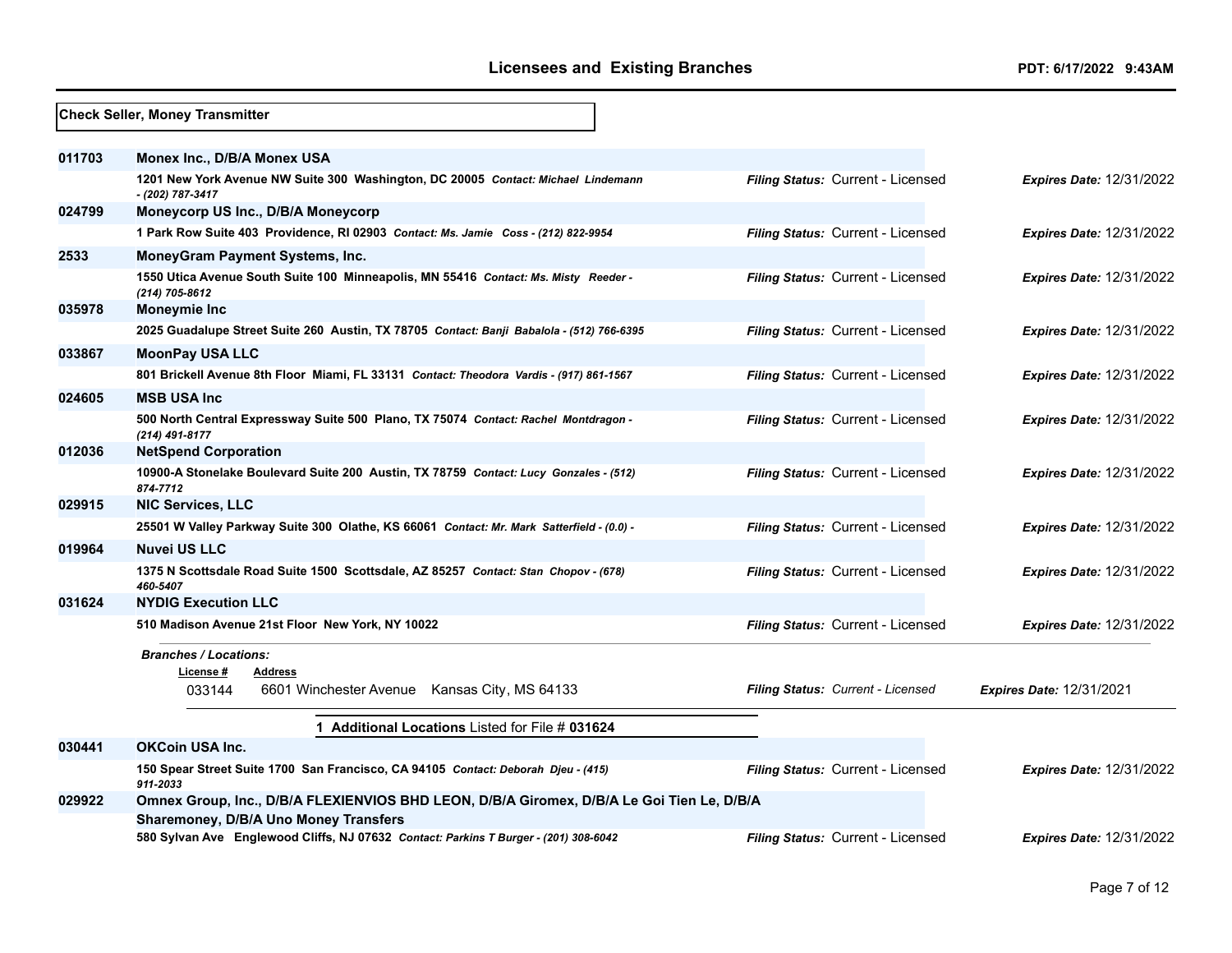## Licensees and Existing Branches *PDT: 6/17/2022 9:43AM*

|        | <b>Check Seller, Money Transmitter</b>                                                                                                      |                                          |                                 |
|--------|---------------------------------------------------------------------------------------------------------------------------------------------|------------------------------------------|---------------------------------|
| 9909   | Order Express, Inc., D/B/A Mexidollar                                                                                                       |                                          |                                 |
|        | 3421 Kirkwood Highway Wilmington, DE 6065419808 Contact: Pamela Miranda - (312)<br>235-5224                                                 | Filing Status: Current - Licensed        | <b>Expires Date: 12/31/2022</b> |
|        | <b>Branches / Locations:</b><br>License#<br><b>Address</b><br>029353<br>2044 New Castle Avenue New Castle, DE 19720                         | <b>Filing Status: Current - Licensed</b> | Expires Date: 12/31/2020        |
|        | 1 Additional Locations Listed for File # 9909                                                                                               |                                          |                                 |
| 035659 | Orokii, Inc.                                                                                                                                |                                          |                                 |
|        | 56 Wellington Road East Brunswick, NJ 08816 Contact: Adebisi Adedokun - (732) 874-2399                                                      | Filing Status: Current - Licensed        | <b>Expires Date: 12/31/2022</b> |
| 024555 | Pangea USA, LLC, D/B/A Pangea, D/B/A Pangea Money Transfer                                                                                  |                                          |                                 |
|        | 1 N State Street Suite 1350 Chicago, IL 60602 Contact: Jennifer Velinski - (312) 754-6756                                                   | Filing Status: Current - Licensed        | <b>Expires Date: 12/31/2022</b> |
| 034325 | <b>Parallel Payments Inc.</b>                                                                                                               |                                          |                                 |
|        | 1400 Preston Road, Suite 400 Office 449 Meridian Business Centers-US-Company<br>Plano, TX 75093 Contact: Ms. Viktoria Toth - (214) 292-6617 | Filing Status: Current - Licensed        | <b>Expires Date: 12/31/2022</b> |
| 012805 | PayNearMe MT, Inc.                                                                                                                          |                                          |                                 |
|        | 5201 Great Amercia Parkway Suite 510 Santa Clara, CA 95054 Contact: Mr. Connor<br>McNulty - (650) 930-1030                                  | Filing Status: Current - Licensed        | <b>Expires Date: 12/31/2022</b> |
| 012400 | Payoneer Inc.                                                                                                                               |                                          |                                 |
|        | 150 West 30th Street Suite 500 New York, NY 10001 Contact: Michael Sheehy - (646)<br>465-9512                                               | Filing Status: Current - Licensed        | <b>Expires Date: 12/31/2022</b> |
| 5698   | PayPal, Inc.                                                                                                                                |                                          |                                 |
|        | 2211 N. First Street San Jose, CA 95131 Contact: Vivian Ohanian - (888) 221-1161                                                            | Filing Status: Current - Licensed        | <b>Expires Date: 12/31/2022</b> |
| 026531 | <b>Paypool LLC</b>                                                                                                                          |                                          |                                 |
|        | 800 Maine Avenue SW Suite 650 Washington, DC 20024 Contact: Mr. Joseph Komisar -<br>(202) 682-6310                                          | Filing Status: Current - Licensed        | <b>Expires Date: 12/31/2022</b> |
| 034467 | <b>Paysend US LLC</b>                                                                                                                       |                                          |                                 |
|        | 1751 River Run, WestBend Suite 200 Fort Worth, TX 76107 Contact: Mr. Eric Dziengelski -<br>(215) 816-4952                                   | Filing Status: Current - Licensed        | <b>Expires Date: 12/31/2022</b> |
| 030222 | PINGPONG GLOBAL SOLUTIONS INC                                                                                                               |                                          |                                 |
|        | 1510 Fashion Island Boulevard Suite 250 San Mateo, CA 94404 Contact: Lan Yao - (949)<br>689-6617                                            | Filing Status: Current - Licensed        | <b>Expires Date: 12/31/2022</b> |
| 019898 | <b>PLACID NK CORPORATION</b>                                                                                                                |                                          |                                 |
|        | 7210 37th Avenue Unit C Jackson Heights, NY 11372 Contact: Mohammed H. Rashid - (718)<br>392-3500                                           | Filing Status: Current - Licensed        | <b>Expires Date: 12/31/2022</b> |
| 012419 | PNC Global Transfers, Inc.                                                                                                                  |                                          |                                 |
|        | 16825 Northchase Drive, Suite 1525 Houston, TX 77060 Contact: Jason Lundell - (281)<br>765-1529                                             | Filing Status: Current - Licensed        | <b>Expires Date: 12/31/2022</b> |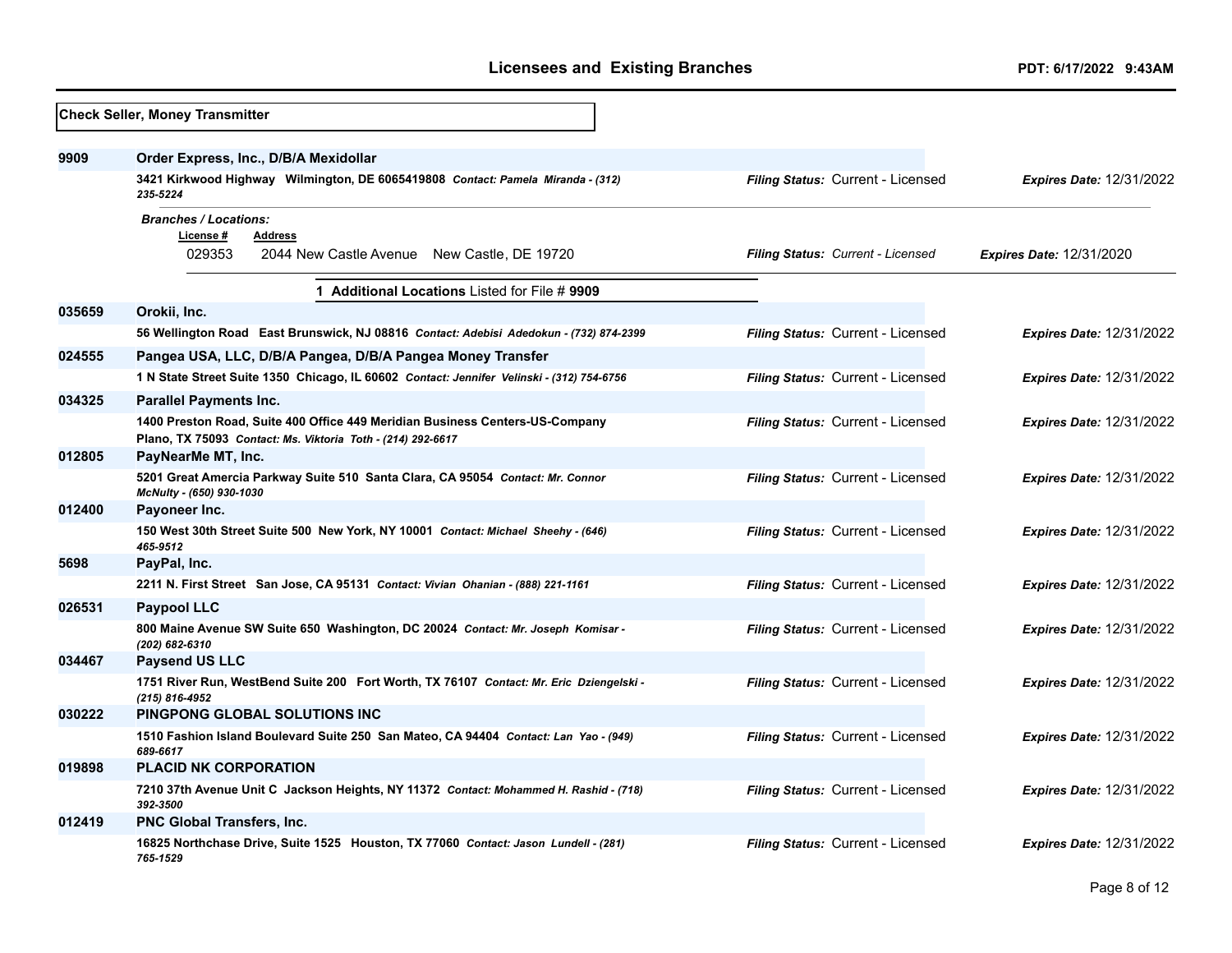|        | <b>Check Seller, Money Transmitter</b>                                                               |                                   |                                 |
|--------|------------------------------------------------------------------------------------------------------|-----------------------------------|---------------------------------|
| 029246 | Provenance Technologies, Inc.                                                                        |                                   |                                 |
|        | 50 Francisco Street Suite 1107 San Francisco, CA 94133 Contact: Mr. Scott Butler - (415)<br>796-6281 | Filing Status: Current - Licensed | <b>Expires Date: 12/31/2022</b> |
| 037135 | <b>Puzzl Group Inc.</b>                                                                              |                                   |                                 |
|        | 80 Langton Street San Francisco, CA 94103 Contact: Morgan Koontz - (530) 400-8603                    | Filing Status: Current - Licensed | <b>Expires Date: 12/31/2022</b> |
| 022913 | <b>Rakuten Card USA, Inc.</b>                                                                        |                                   |                                 |
|        | 900 Concar Drive 3F San Mateo, CA 94402 Contact: Carrieann Borges - (801) 308-7734                   | Filing Status: Current - Licensed | <b>Expires Date: 12/31/2022</b> |
| 033698 | <b>RAM Payment, LLC</b>                                                                              |                                   |                                 |
|        | 412 N Cedar Bluff Suite 400 Knoxville, TN 37923 Contact: Mr. Michael McCulley - (949)<br>396-0762    | Filing Status: Current - Licensed | <b>Expires Date: 12/31/2022</b> |
| 021379 | <b>RealNet Payments LLC</b>                                                                          |                                   |                                 |
|        | 4900 W Brown Deer Road Milwaukee, WI 53223 Contact: Kathleen Berigan - (608) 873-8719                | Filing Status: Current - Licensed | <b>Expires Date: 12/31/2022</b> |
| 020156 | RealPage Payments Services LLC, D/B/A ResidentDirect                                                 |                                   |                                 |
|        | 2201 Lakeside Boulevard Richardson, TX 75082 Contact: Ivon Orozco - (972) 820-3000                   | Filing Status: Current - Licensed | <b>Expires Date: 12/31/2022</b> |
| 019851 | Remitly, Inc.                                                                                        |                                   |                                 |
|        | 1111 3rd Ave. 21st Floor Seattle, WA 98101 Contact: Aaron Gregory - (206) 535-6152                   | Filing Status: Current - Licensed | <b>Expires Date: 12/31/2022</b> |
| 027622 | <b>Robinhood Crypto, LLC</b>                                                                         |                                   |                                 |
|        | 85 Willow Road Menlo Park, CA 94025 Contact: Jasmine Baliwag - (650) 382-1295                        | Filing Status: Current - Licensed | Expires Date: 12/31/2022        |
| 033611 | <b>Robinhood Money, LLC</b>                                                                          |                                   |                                 |
|        | 85 Willow Road Menlo Park, CA 94025 Contact: Ms. Jasmine Baliwag - (650) 530-0330                    | Filing Status: Current - Licensed | <b>Expires Date: 12/31/2022</b> |
| 037240 | Securrency Transfers, Inc.                                                                           |                                   |                                 |
|        | 110 Corcoran Street Suite 5-142 Durham, NC 27701 Contact: Ms. Katherine Nelson - (919)<br>605-9963   | Filing Status: Current - Licensed | <b>Expires Date: 12/31/2022</b> |
| 017970 | <b>Service General Corporation</b>                                                                   |                                   |                                 |
|        | 15 E Laurel Street Seaford, DE 19973                                                                 | Filing Status: Current - Licensed | <b>Expires Date: 12/31/2022</b> |
| 6583   | Servicio UniTeller, Inc.                                                                             |                                   |                                 |
|        | 218 Route 17 North 4th Floor Rochelle Park, NJ 07662 Contact: Eduardo Diaz - (201)<br>345-2046       | Filing Status: Current - Licensed | <b>Expires Date: 12/31/2022</b> |
| 9920   | <b>SGS CORPORATION</b>                                                                               |                                   |                                 |
|        | 13190 Telfair Ave Sylmar, CA 91342 Contact: Cathe Casillas - (818) 493-5101                          | Filing Status: Current - Licensed | <b>Expires Date: 12/31/2022</b> |
| 5412   | <b>Sigue Corporation</b>                                                                             |                                   |                                 |
|        | 13190 Telfair Ave Sylmar, CA 91342 Contact: Cathe Casillas - (818) 493-5101                          | Filing Status: Current - Licensed | Expires Date: 12/31/2022        |
| 011385 | Skrill USA, Inc.                                                                                     |                                   |                                 |
|        | 2 S Biscayne Boulevard Suite 2630 Miami, FL 33131 Contact: Edel Gonzalez - (305)<br>710-0735         | Filing Status: Current - Licensed | <b>Expires Date: 12/31/2022</b> |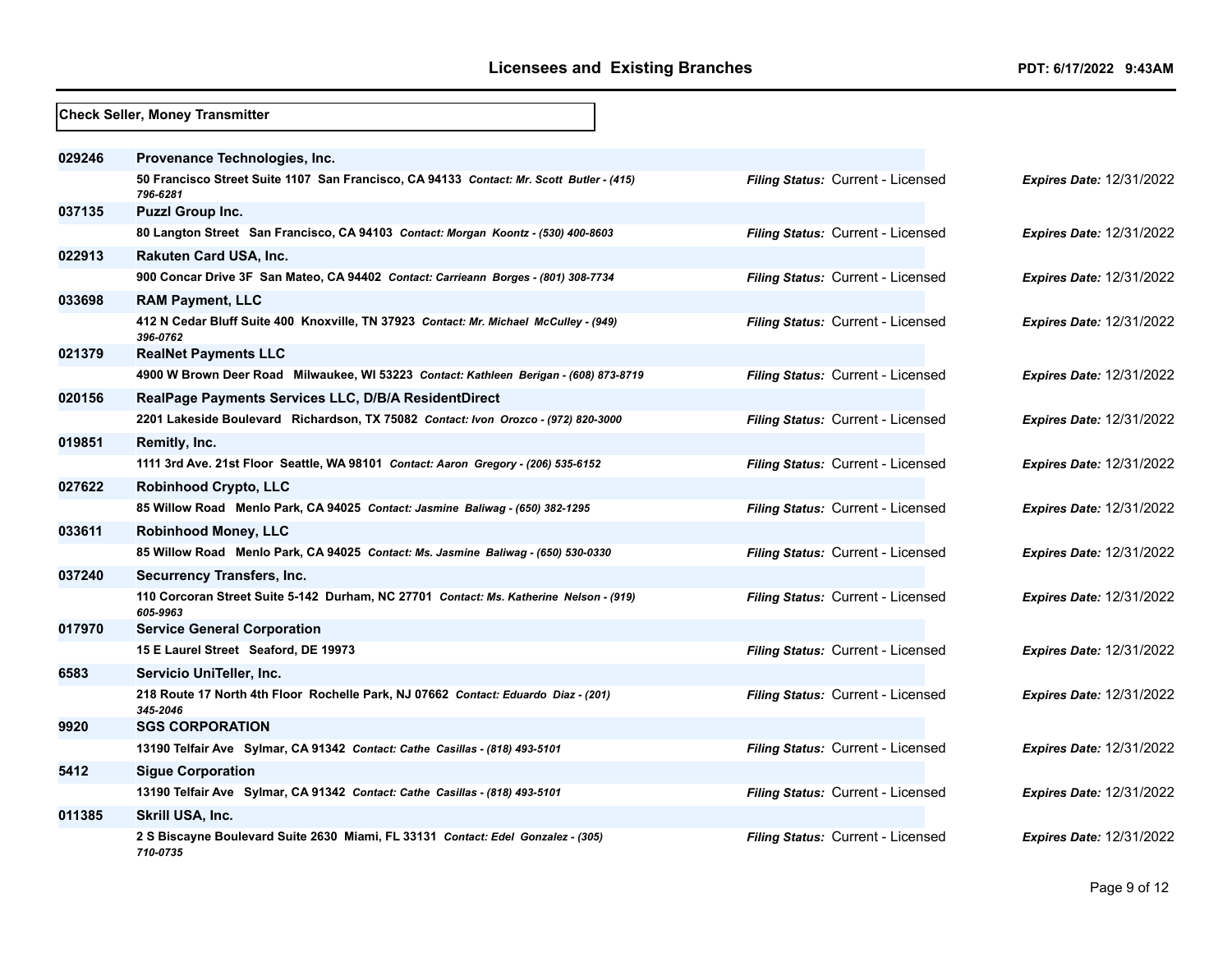| <b>Check Seller, Money Transmitter</b> |                                                                                                                        |                                   |                                 |
|----------------------------------------|------------------------------------------------------------------------------------------------------------------------|-----------------------------------|---------------------------------|
| 027270                                 | Sofi Digital Assets, LLC                                                                                               |                                   |                                 |
|                                        | 234 1st Street San Francisco, CA 94105 Contact: Amanda Grady - (415) 549-0496                                          | Filing Status: Current - Licensed | <b>Expires Date: 12/31/2022</b> |
| 020925                                 | <b>Stripe Payments Company</b>                                                                                         |                                   |                                 |
|                                        | 354 Oyster Point Boulevard South San Francisco, CA 94080 Contact: Ruby Sinclair - (888)<br>926-2289                    | Filing Status: Current - Licensed | <b>Expires Date: 12/31/2022</b> |
| 027986                                 | Tango Card, Inc.                                                                                                       |                                   |                                 |
|                                        | 4700 42nd Ave SW Suite 430a Seattle, WA 98116 Contact: Ms. Carrie Casanas - (206)<br>390-8469                          | Filing Status: Current - Licensed | <b>Expires Date: 12/31/2022</b> |
| 033939                                 | <b>TapTap Send Payments Co.</b>                                                                                        |                                   |                                 |
|                                        | 27 E 28th Street New York, NY 10016 Contact: Hayden Cooke - (803) 916-0670                                             | Filing Status: Current - Licensed | <b>Expires Date: 12/31/2022</b> |
| 012455                                 | <b>Tech Friends, Inc.</b>                                                                                              |                                   |                                 |
|                                        | 2225 E. Highland Dr. Jonesboro, AR 72401 Contact: Ms. Laura Shipman - (870) 933-6386                                   | Filing Status: Current - Licensed | <b>Expires Date: 12/31/2022</b> |
| 026473                                 | The Currency Cloud Inc.                                                                                                |                                   |                                 |
|                                        | 104 5th Avenue 20th Floor New York, NY 10011 Contact: Richard Arundel - (646) 452-9961                                 | Filing Status: Current - Licensed | <b>Expires Date: 12/31/2022</b> |
| 022384                                 | Tilia Inc.                                                                                                             |                                   |                                 |
|                                        | 945 Battery Street San Francisco, CA 94111 Contact: Emily Stonehouse - (415) 547-7419                                  | Filing Status: Current - Licensed | <b>Expires Date: 12/31/2022</b> |
| 020253                                 | Tipalti, Inc.                                                                                                          |                                   |                                 |
|                                        | 1810 Gateway Drive Suite 300 San Mateo, CA 94404 Contact: Sarah D Spoja - (617) 894-5873                               | Filing Status: Current - Licensed | <b>Expires Date: 12/31/2022</b> |
| 012056                                 | TouchPay Holdings, LLC, D/B/A GTL Financial Services                                                                   |                                   |                                 |
|                                        | 7801 Mesquite Bend Drive Suite 101 Irving, TX 75063 Contact: Sheila R Schaeffer - (972)<br>893-1252                    | Filing Status: Current - Licensed | <b>Expires Date: 12/31/2022</b> |
| 027903                                 | <b>TradeStation Crypto, Inc.</b>                                                                                       |                                   |                                 |
|                                        | 8050 SW 10th Street Suite 4000 Plantation, FL 33324 Contact: Tamara McLendon-Coleman -<br>(954) 652-7043               | Filing Status: Current - Licensed | <b>Expires Date: 12/31/2022</b> |
| 012380                                 | Transfermate, Inc.                                                                                                     |                                   |                                 |
|                                        | 333 N. Michigan Ave., Suite 915 Chicago, IL 60601 Contact: Matthew Dull - (312) 781-2708                               | Filing Status: Current - Licensed | <b>Expires Date: 12/31/2022</b> |
| 028505                                 | tZERO Crypto, Inc.                                                                                                     |                                   |                                 |
|                                        | 6975 South Union Park Avenue Suite 600 - Room 602 Cottonwood Heights, UT 84047<br>Contact: Joel Quall - (801) 560-4415 | Filing Status: Current - Licensed | <b>Expires Date: 12/31/2022</b> |
| 7201                                   | U.S. Money Express Co.                                                                                                 |                                   |                                 |
|                                        | 5395 N Milwaukee Ave Chicago, IL 60630 Contact: Ms. Barbara Kopec - (773) 774-8787                                     | Filing Status: Current - Licensed | <b>Expires Date: 12/31/2022</b> |
| 019703                                 | <b>U.S. Payments, LLC</b>                                                                                              |                                   |                                 |
|                                        | 7130 S. Lewis 10th Floor Tulsa, OK 74136 Contact: James H Bennett - (918) 728-3802                                     | Filing Status: Current - Licensed | <b>Expires Date: 12/31/2022</b> |
| 021377                                 | Uphold HQ, Inc.                                                                                                        |                                   |                                 |
|                                        | 530 5th Avenue Suite 3A New York, NY 10036 Contact: Mark Anderson - (888) 420-5801                                     | Filing Status: Current - Licensed | <b>Expires Date: 12/31/2022</b> |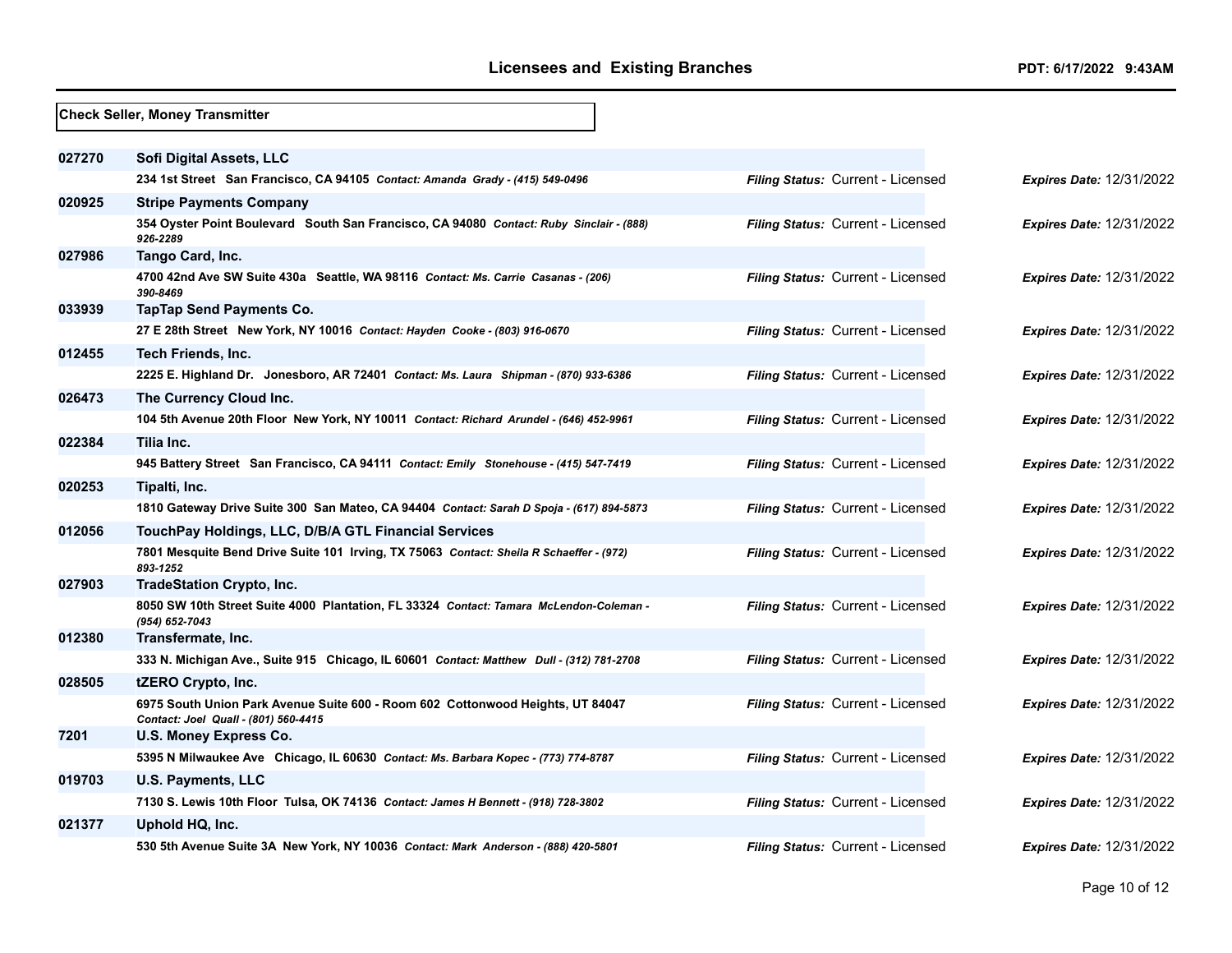|        | <b>Check Seller, Money Transmitter</b>                                                                |                                   |                                 |
|--------|-------------------------------------------------------------------------------------------------------|-----------------------------------|---------------------------------|
| 012035 | <b>USForex Inc.</b>                                                                                   |                                   |                                 |
|        | 49 Stevenson Street 13th Floor San Francisco, CA 94105 Contact: Mark Shaw - (415)<br>364-6607         | Filing Status: Current - Licensed | <b>Expires Date: 12/31/2022</b> |
| 022413 | <b>Veem Payments Inc.</b>                                                                             |                                   |                                 |
|        | 75 Broadway Suite 202 San Francisco, CA 94111 Contact: Chelsea Dengel - (267) 221-9466                | Filing Status: Current - Licensed | <b>Expires Date: 12/31/2022</b> |
| 9931   | <b>VIAMERICAS CORPORATION</b>                                                                         |                                   |                                 |
|        | 7910 Woodmont Avenue Suite 220 Bethesda, MD 20814 Contact: Paul S. Dwyer Jr. - (301)<br>215-9294      | Filing Status: Current - Licensed | <b>Expires Date: 12/31/2022</b> |
| 027590 | Visa Global Services Inc.                                                                             |                                   |                                 |
|        | 900 Metro Center Blvd. Mailstop 1Z Foster City, CA 94404 Contact: Ms. Lily Swift - (650)<br>484-9570  | Filing Status: Current - Licensed | <b>Expires Date: 12/31/2022</b> |
| 036630 | Voyse Technologies US, Inc.                                                                           |                                   |                                 |
|        | 180 Montgomery Street Suite 1860 San Francisco, CA 94104 Contact: Connor Headrick -<br>(972) 533-7916 | Filing Status: Current - Licensed | <b>Expires Date: 12/31/2022</b> |
| 029970 | <b>Wave Financial USA Inc.</b>                                                                        |                                   |                                 |
|        | 1550 Wewatta Street Suite 200 Denver, CO 80202 Contact: Leslie Whiting - (720) 575-4403               | Filing Status: Current - Licensed | <b>Expires Date: 12/31/2022</b> |
| 037099 | <b>Webull Pay LLC</b>                                                                                 |                                   |                                 |
|        | 44 Wall Street 2nd Floor New York, NY 10005 Contact: Shen Lu - (914) 725-2408                         | Filing Status: Current - Licensed | <b>Expires Date: 12/31/2022</b> |
| 036400 | West Realm Shires Services Inc., D/B/A FTX US                                                         |                                   |                                 |
|        | 167 N Green Street Suite 1102 Chicago, IL 60607 Contact: Daniel Scott Friedberg - (206)<br>372-8963   | Filing Status: Current - Licensed | <b>Expires Date: 12/31/2022</b> |
| 9504   | Western Union Business Solutions (USA), LLC, D/B/A Western Union Business Solutions                   |                                   |                                 |
|        | 7979 E. Tufts Ave Suite 400 Denver, CO 80237 Contact: Lisa Lewis - (720) 332-0219                     | Filing Status: Current - Licensed | <b>Expires Date: 12/31/2022</b> |
| 1601   | Western Union Financial Services, Inc., D/B/A Orlandi Valuta, D/B/A Vigo Remittance                   |                                   |                                 |
|        | 7001 E BELLEVIEW AVE Mailstop: DTC 3 DENVER, CO 80237 Contact: Betty Ennis - (720)<br>332-1480        | Filing Status: Current - Licensed | <b>Expires Date: 12/31/2022</b> |
| 8103   | Western Union International Services, LLC                                                             |                                   |                                 |
|        | 7001 E Belleview Avenue Mailstop: DTC 3 Denver, CO 80237 Contact: Nicole Ayres - (720)<br>332-4621    | Filing Status: Current - Licensed | <b>Expires Date: 12/31/2022</b> |
| 030089 | <b>WEX Payments Inc.</b>                                                                              |                                   |                                 |
|        | 97 Darling Avenue South Portland, ME 04106 Contact: Elise Wallace - (207) 841-7912                    | Filing Status: Current - Licensed | <b>Expires Date: 12/31/2022</b> |
| 021738 | Wise US Inc.                                                                                          |                                   |                                 |
|        | 30 West 26th Street 6th Floor New York, NY 10010 Contact: Laura LePage - (888) 908-3833               | Filing Status: Current - Licensed | <b>Expires Date: 12/31/2022</b> |
| 019820 | <b>WorldRemit Corp.</b>                                                                               |                                   |                                 |
|        | 600 17th Street Suite 200 South Denver, CO 80202 Contact: Eric Dziengelski - (720)<br>593-3670        | Filing Status: Current - Licensed | <b>Expires Date: 12/31/2022</b> |